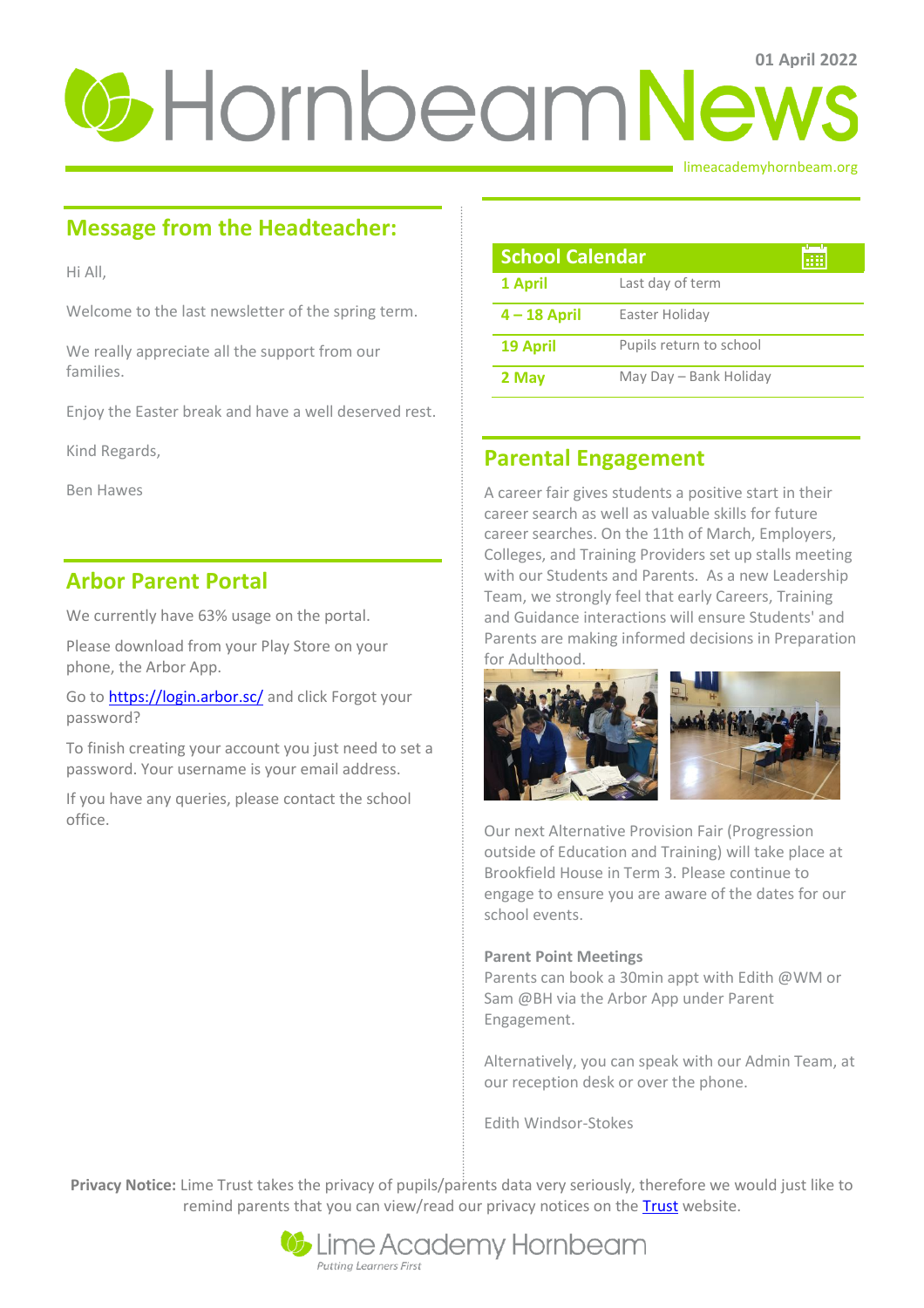# **Learning @ BFH – Red Class**

Red Class have been enjoying their celebrations of cultural day, and the build up to it this week. Red Class have been visiting Chile, allowing learners to be exposed to a range of Chilean experiences. In food technology learners have been making a Chilean banana milkshake. They experienced selecting the ingredients, chopping the banana, and activating the blender.



Learners have also participated in creative arts lessons allowing them to create traditional Chilean clothing using red and blue paint. They were then able to dress up in the costumes they had created.





Throughout the week learners have continued to develop their communication skills using their preferred method. For some learners this is through the use of PECS (Picture Exchange Communication System).



# **Learning @ WM – Adeptian**

For the last 2 weeks, the sunny weather in the afternoon allowed us to have our Math's lessons out in the playground! We used lots of games such as the connect4 board and balls to help us learn about splitting items into 2, learning about doubling and halving and taking turns with each other to answer questions out on the playground.

We had great fun doing so and hopefully if the weather is even better, we can have even more fun lessons outside!

# **Forest School Experience**

Another Wednesday morning spent close to nature.

On 30th March 2022 the students from WMC took part in another Forest Schools Experience session. Look at those happy, smiling faces going on the school minibus, heading to the Epping Forest!



Today, we started with the short revision of the rules we needed to follow when being in the forest. Then, students marked the boundaries tying red ribbons around the trees so everyone could know how far they can go.